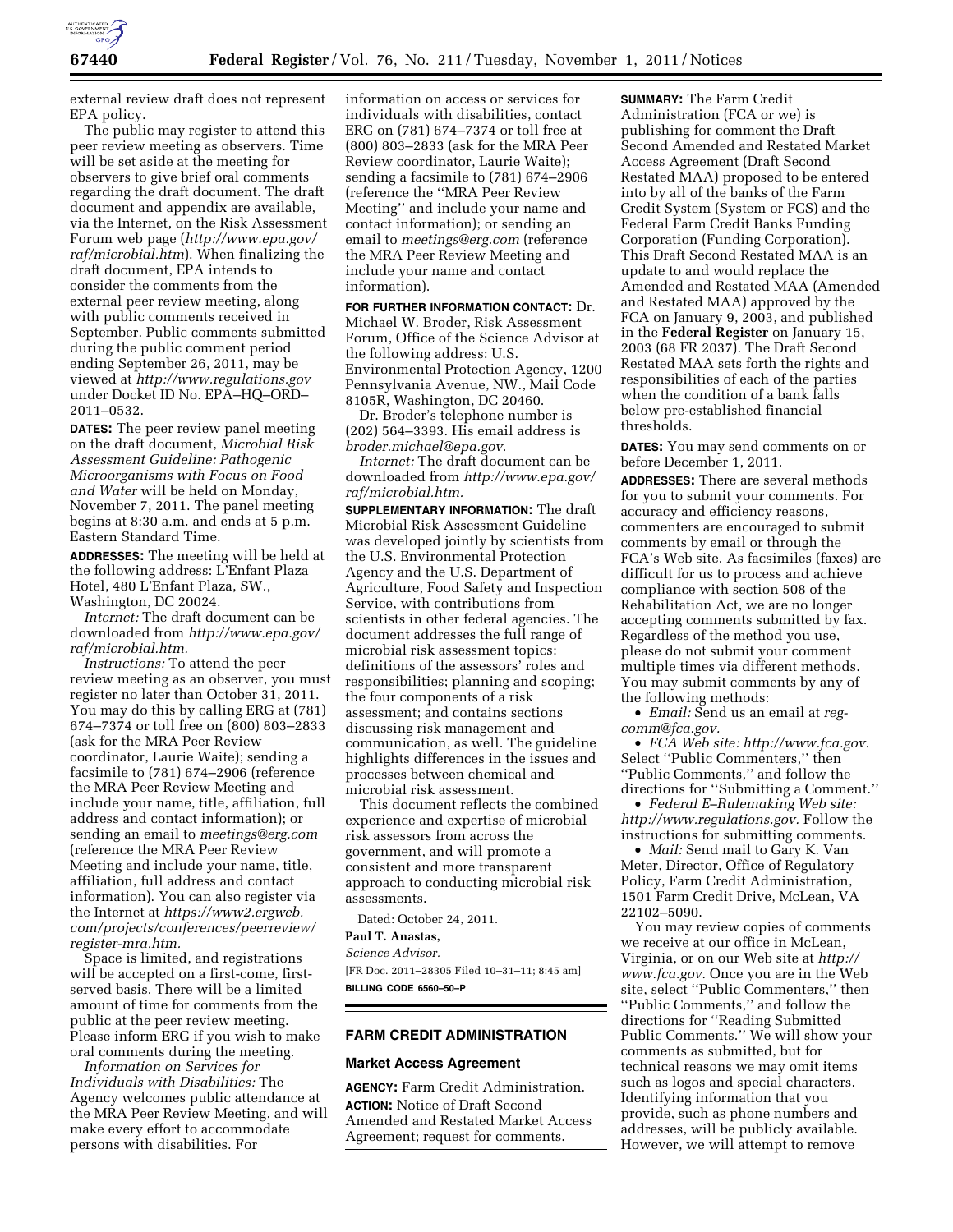email addresses to help reduce Internet spam.

### **FOR FURTHER INFORMATION CONTACT:**

Thomas R. Risdal, Senior Policy Analyst, Office of Regulatory Policy, Farm Credit Administration, McLean, VA 22102–5090, (703) 883–4257, TTY (703) 883–4434, or

Rebecca S. Orlich, Senior Counsel, Office of General Counsel, Farm Credit Administration, McLean, VA 22102–5090, (703) 883–4020, TTY (703) 883–4020.

**SUPPLEMENTARY INFORMATION:** System banks and the Funding Corporation entered into the original Market Access Agreement (original MAA) on September 1, 1994, to help control the risk of each System bank by outlining each party's respective rights and responsibilities in the event the condition of a System bank fell below certain financial thresholds. As part of the original MAA, System banks and the Funding Corporation agreed to periodic reviews of the terms of the MAA to consider whether any amendments were appropriate. The original MAA was updated by the parties in 2003 in the Amended and Restated MAA and received FCA approval following notice and request for public comments in the **Federal Register**.1

On December 3, 2010, the FCA Board approved amendments to the Amended and Restated MAA that would conform its provisions to the System banks' proposed Joint and Several Liability Reallocation Agreement (Reallocation Agreement) to ensure that the MAA provisions did not impede operation of the Reallocation Agreement; the amendments also provided that the MAA and the Reallocation Agreement are separate agreements, and invalidation of one does not affect the other. The FCA published these amendments in the **Federal Register**.2 The proposed Reallocation Agreement is an agreement among the banks and the Funding Corporation that establishes a procedure for non-defaulting banks to pay maturing System-wide debt on behalf of defaulting banks prior to a statutory joint and several call by the FCA under section 4.4 of the Farm Credit Act of 1971, as amended (Act).3 The FCA Board approved the proposed Reallocation Agreement on October 14, 2010, and notice of the approval was published in the **Federal Register**.4 The System banks have approved the

Reallocation Agreement but have not yet executed it.

The Amended and Restated MAA has a termination date of December 31, 2011. The System banks and the Funding Corporation have requested the FCA to approve the Draft Second Restated MAA at this time in order to have it approved by the parties and in place when the current agreement terminates. The FCA seeks public comment on the proposed agreement.

The Amended and Restated MAA establishes certain financial thresholds at which conditions are placed on the activities of a bank or restrictions are placed on a bank's access to participation in System-wide and consolidated obligations. The MAA establishes three categories, which are based on each bank's net collateral ratio, permanent capital ratio, and scores under the Contractual Inter-bank Performance Agreement, which is an agreement among the banks and the Funding Corporation that establishes certain financial performance criteria.

The proposed Second Restated MAA retains the same general framework and most of the provisions of the Restated and Amended MAA, updated as necessary. An important change is to section 1.05, which revises the level of the net collateral ratio that would place a bank in Category I. The revision takes into account that the FCA has increased the minimum net collateral ratio for some banks to an amount higher than the 103 percent stated in FCA regulation 12 CFR 615.5335. Revisions to the sections that refer to the Reallocation Agreement clarify that such agreement has not been executed. In addition, certain voting and quorum procedures in Article II and Article VI of the proposed Second Restated MAA will require consent or approval of all banks rather than a majority of banks; this change recognizes that there are now only five System banks and are likely to be only four System banks as of January 1, 2012.5

The Second Restated MAA, together with the recitals to the amendment, is as follows:

## **Second Amended and Restated Market Access Agreement Among AgFirst Farm Credit Bank, AgriBank, FCB, CoBank, ACB, Farm Credit Bank of Texas, U.S. AgBank, FCB and Federal Farm Credit Banks Funding Corporation**

This Second Amended and Restated Market Access Agreement (the

''Restated MAA'') is entered into among AgFirst Farm Credit Bank, AgriBank, FCB, CoBank, ACB, the Farm Credit Bank of Texas, U.S. AgBank, FCB (collectively, the ''Banks'') and the Federal Farm Credit Banks Funding Corporation (''Funding Corporation'').

*Whereas,* the Banks and the Funding Corporation entered into that certain Market Access Agreement dated September 1, 1994 and effective as of November 23, 1994, (the ''Original Agreement'') for the reasons stated therein; and

*Whereas,* the Original Agreement was subsequently amended by that certain Amended and Restated Market Access Agreement, dated July 1, 2003, referred to herein as the ''First Restated MAA,'' for the reasons stated therein; and

*Whereas,* pursuant to Sections 7.04 and 7.05 of the First Restated MAA, the Banks and the Funding Corporation have reviewed the First Restated MAA to consider whether an extension and any amendments to it are appropriate; and

*Whereas,* representatives of the Banks and the Funding Corporation met various times in connection with such review and recommended an extension of the First Restated MAA and certain amendments for presentation to the Committee; and

*Whereas,* the Committee met various times in connection with the review and recommended an extension of the First Restated MAA and certain amendments for presentation to the Banks and the Funding Corporation; and

*Whereas,* the boards of directors of the Banks and of the Funding Corporation approved this Restated MAA in principle; and

*Whereas,* thereafter, this Restated MAA was submitted to FCA for approval and to the Insurance Corporation for an expression of support; and

*Whereas,* FCA published this Restated MAA in the **Federal Register** and sought comments thereon; and

*Whereas,* FCA approved this Restated MAA, subject to approval of this Restated MAA by the boards of directors of the Banks and the Funding Corporation, and a notice of such approval was published in the **Federal Register;** and

*Whereas,* the Insurance Corporation expressed its support of this Restated MAA; and

*Whereas,* the Parties are mindful of FCA's independent authority under Section 5.17(a)(10) of the Act to ensure the safety and soundness of Banks, FCA's independent authority under Sections 4.2 and 4.9 of the Act to approve the terms of specific issuances

<sup>1</sup> 68 FR 19539 (April 21, 2003).

<sup>2</sup> 75 FR 76729 (December 9, 2010).

<sup>3</sup> 12 U.S.C. 2155.

<sup>4</sup> 75 FR 64727 (October 20, 2010).

<sup>5</sup>CoBank, ACB and U.S. Agbank, FCB plan to merge as of January 1, 2012. The FCA has preliminarily approved the merger, and the boards and stockholders of both banks have voted to approve the merger.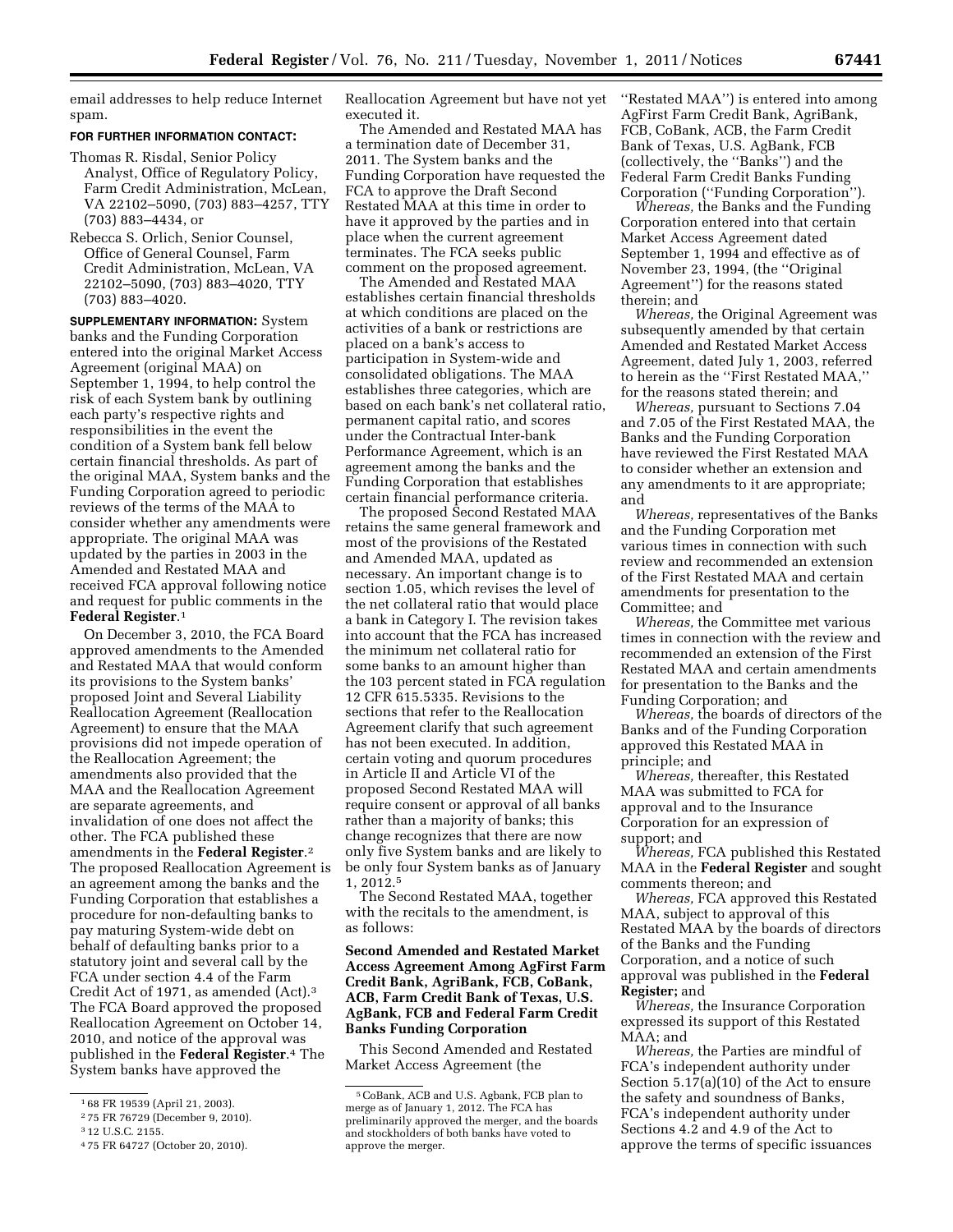of Debt Securities, the Insurance Corporation's independent authority under Section 5.61 of the Act to assist troubled Banks, and the Banks' independent obligations under Section 4.3(c) of the Act to maintain necessary collateral levels for Debt Securities; and

*Whereas,* the Banks are entering into this Restated MAA pursuant to, *inter alia,* Section 4.2(c) and (d) of the Act; and

*Whereas,* the Funding Corporation is prepared to adopt as the ''conditions of participation'' that it understands to be required by Section 4.9(b)(2) of the Act each Bank's compliance with the terms and conditions of this Restated MAA; and

*Whereas,* the Funding Corporation believes the execution and implementation of this Restated MAA will materially accomplish the objectives which it has concluded are appropriate for a market access program under Section 4.9(b)(2) of the Act; and

*Whereas,* prior to the adoption of the Original Agreement, the Funding Corporation adopted and maintained in place a Market Access and Risk Alert Program designed to fulfill what it understood to be its responsibilities under Section 4.9(b)(2) of the Act with respect to determining ''conditions of participation,'' which Program was discontinued by the Funding Corporation in accordance with the terms of the Original Agreement; and

*Whereas,* the Funding Corporation is entering into this Restated MAA pursuant to, *inter alia,* Section 4.9(b)(2) of the Act; and

*Whereas,* the Parties believe that the execution and implementation of this Restated MAA will accomplish the objectives intended to be achieved by the Original Agreement,

*Now therefore,* in consideration of the foregoing, the mutual promises and agreements herein contained, and other good and valuable consideration, receipt of which is hereby acknowledged, the Parties, intending to be legally bound hereby, agree as follows:

### **Article I—Categories**

Section 1.01. *Scorekeeper.* The Scorekeeper, for purposes of this Restated MAA, shall be the Funding Corporation.

Section 1.02. *CIPA Oversight Body.*  The CIPA Oversight Body, for purposes of this Restated MAA, shall be the same as the Oversight Body under Section 5.1 of CIPA.

Section 1.03. *CIPA Scores.* Net Composite Scores and Average Net Composite Scores, for purposes of this Restated MAA, shall be the same as those determined under Article II of

CIPA and the Model referred to therein, as in effect on June 30, 2011, and as amended under CIPA or replaced by successor provisions under CIPA in the future, to the extent such future amendments or replacements are by agreement of all the Banks.

Section 1.04. *Net Collateral and Permanent Capital Ratios.* Each Bank shall report to the Scorekeeper within fifteen days after the end of each month its Net Collateral Ratio and Permanent Capital Ratio as of the last day of that month. Should any Bank later correct or revise, or be required to correct or revise, any past financial data in a way that would cause any Net Collateral Ratio or Permanent Capital Ratio previously reported hereunder to have been different, the Bank shall promptly report a revised Ratio to the Scorekeeper. Should the Scorekeeper consider it necessary to verify any Net Collateral Ratio or Permanent Capital Ratio, it shall so report to the Committee, or, if the Committee is not in existence, to the CIPA Oversight Body, and the Committee or the CIPA Oversight Body, as the case may be, may verify the Ratios as it deems appropriate, through reviews of Bank records by its designees (including experts or consultants retained by it) or otherwise. The reporting Bank shall cooperate in any such verification, and the other Banks shall provide such assistance in conducting any such verification as the Committee or the CIPA Oversight Body, as the case may be, may reasonably request.

Section 1.05. *Category I.* A Bank shall be in Category I if it (a) has an Average Net Composite Score of 50.0 or more, but less than 60.0, for the most recent calendar quarter for which an Average Net Composite Score is available, (b) has a Net Composite Score of 45.0 or more, but less than 60.0, for the most recent calendar quarter for which a Net Composite Score is available, (c) has a Net Collateral Ratio of 103.00% or more, but less than the greater of: (i) 104.00%, or (ii) 50 basis points above the minimum set by FCA for the last day of the most recent month, or (d) has a Permanent Capital Ratio of 7.00% or more, but less than 8.00%, for the period ending on the last day of the most recent month.

Section 1.06. *Category II.* A Bank shall be in Category II if it (a) Has an Average Net Composite Score of 35.0 or more, but less than 50.0, for the most recent calendar quarter for which an Average Net Composite Score is available, (b) has a Net Composite Score of 30.0 or more, but less than 45.0, for the most recent calendar quarter for which a Net Composite Score is available, (c) has a

Net Collateral Ratio of 102.00% or more, but less than 103.00%, for the last day of the most recent month, (d) has a Permanent Capital Ratio of 5.00% or more, but less than 7.00%, for the period ending on the last day of the most recent month, or (e) is in Category I and has failed to provide information to the Committee as required by Article III within two Business Days after receipt of written notice from the Committee of such failure.

Section 1.07. *Category III.* A Bank shall be in Category III if it (a) has an Average Net Composite Score of less than 35.0 for the most recent calendar quarter for which an Average Net Composite Score is available, (b) has a Net Composite Score of less than 30.0 for the most recent calendar quarter for which a Net Composite Score is available, (c) has a Net Collateral Ratio of less than 102.00% for the last day of the most recent month, (d) has a Permanent Capital Ratio of less than 5.00% for the period ending on the last day of the most recent month, or (e) is in Category II and has failed to provide information to the Committee as required by Article III within two Business Days after receipt of written notice from the Committee of such failure.

Section 1.08. *Highest Category.* If a Bank would come within more than one Category by reason of the various provisions of Sections 1.05 through 1.07, it shall be considered to be in the highest-numbered Category for which it qualifies (*e.g.,* Category III rather than Category II).

Section 1.09. *Notice by Scorekeeper.*  Within twenty days of the end of each month, after receiving the reports due under Section 1.04 within fifteen days of the end of the prior month, the Scorekeeper shall provide to all Banks, all Associations discounting with or otherwise receiving funding from a Bank that is in Category I, Category II or Category III, FCA, the Insurance Corporation, the Funding Corporation, and either the CIPA Oversight Body or, if it is in existence, the Committee a notice identifying the Banks, if any, that are in Categories I, II and III, or stating that no Banks are in such Categories.

#### **Article II—The Committee**

Section 2.01. Formation. A Monitoring and Advisory Committee (the ''Committee'') shall be formed at the instance of the CIPA Oversight Body within seven days of the date that it receives a notice from the Scorekeeper under Section 1.09 that any Bank is in Category I, Category II or Category III (unless such a Committee is already in existence). The Committee shall remain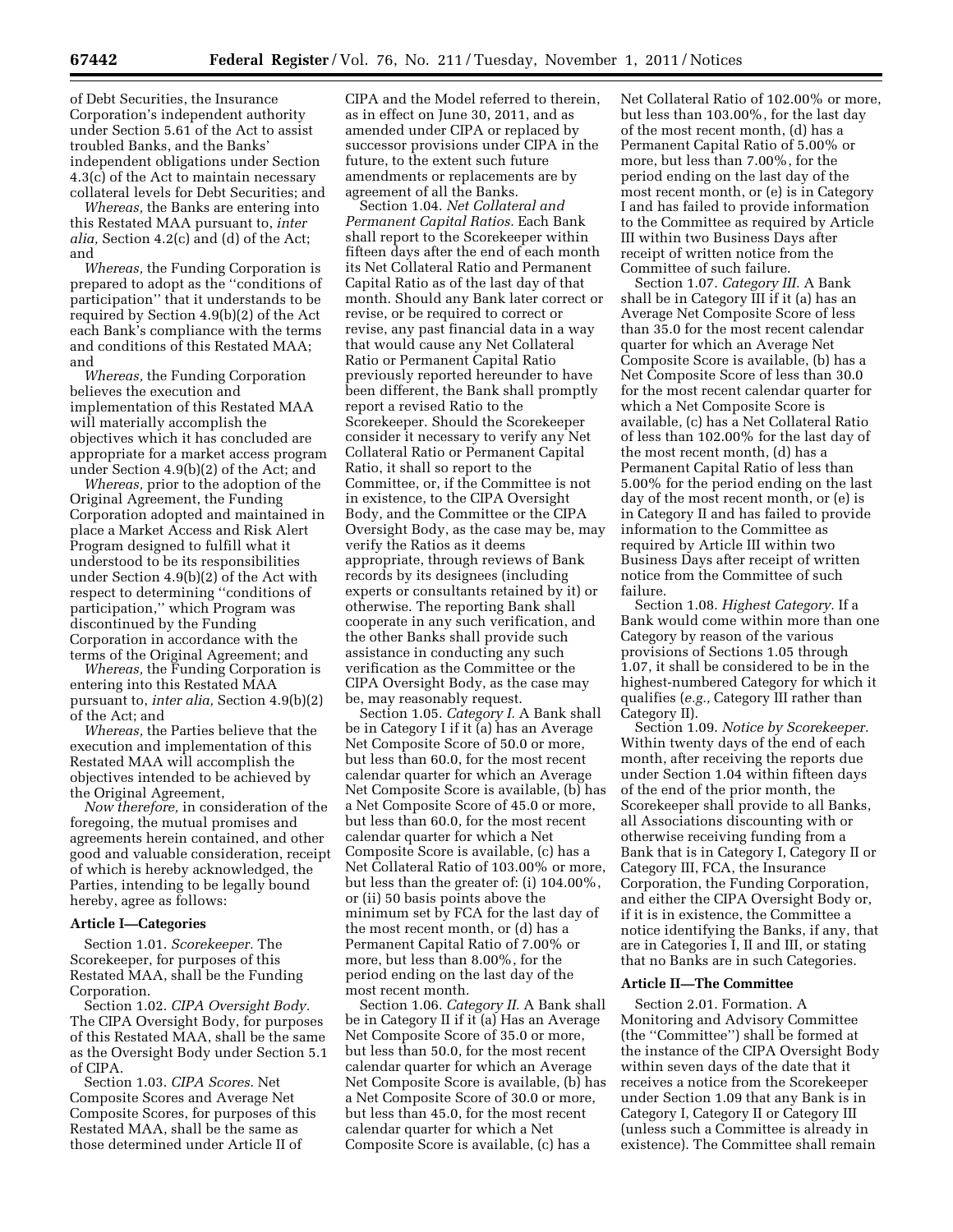in existence thereafter for so long as the most recent notice from the Scorekeeper under Section 1.09 indicates that any Bank is in Category I, Category II or Category III. If not already in existence, the Committee may also be formed (a) At the instance of the CIPA Oversight Body at any other time, in order to consider a Continued Access Request that has been submitted or is expected to be submitted, (b) for purposes of preparing the reports described in Section 7.05, and (c) as provided for in Section 8.04(b).

Section 2.02. *Composition.* The Committee shall be made up of two representatives of each Bank and two representatives of the Funding Corporation. One of the representatives of each Bank shall be that Bank's representative on the CIPA Oversight Body. The other representative of each Bank shall be an individual designated by the Bank's board of directors, who may be a member of the Bank's board of directors or a senior officer of the Bank, in the discretion of the Bank's board. One of the representatives of the Funding Corporation shall be an outside director of the Funding Corporation designated by the Funding Corporation board of directors. The other representative of the Funding Corporation shall be designated by the board of directors of the Funding Corporation from among the members of its board and/or its senior officers. The removal and replacement of the Committee members designated directly by Bank boards of directors and by the Funding Corporation shall be in the sole discretion of each Bank board and of the Funding Corporation, respectively. A replacement for a member of the CIPA Oversight Body shall automatically replace such member on the Committee.

Section 2.03. *Authority and Responsibilities.* The Committee shall have the authority and responsibilities specified in this Article II, in Sections 1.04, 3.01, 3.02, 3.05, 3.06, 4.02, 7.05, 8.04, and 8.08, and in Article VI, and such incidental powers as are necessary and appropriate to effectuating such authority and responsibilities.

Section 2.04. *Meetings.*  Notwithstanding anything herein to the contrary, at all times, the Banks entitled to vote on Committee business shall be all Banks other than (i) Those in Category II and Category III, as indicated in the most recent notice from the Scorekeeper under Section 1.09, and (ii) in the case of a Bank requesting a Continued Access Decision, such Bank. The initial meeting of the Committee shall be held at the call of the Chairman of the CIPA Oversight Body or a majority of the Parties entitled to vote

on Committee business. Thereafter, the Committee shall meet at such times and such places at the call of the Chairman of the Committee or a majority of the Parties entitled to vote on Committee business. For all voting and quorum purposes each Party entitled to vote on Committee business shall act through at least one of its representatives. Written notice of each meeting shall be given to each member by the Chairman or his or her designee not less than 48 hours prior to the time of the meeting. A meeting may be held without such notice upon the signing of a waiver of notice by all of the Parties entitled to vote on Committee business. All of the Parties entitled to vote on Committee business shall constitute a quorum for the conduct of business. A meeting may be held by a telephone conference arrangement or similar communication method allowing each speaker to be heard by all others in attendance at the same time.

Section 2.05. *Action Without a Meeting.* Action may be taken by the Committee without a meeting if each Bank and the Funding Corporation consent in writing to consideration of a matter without a meeting and all of the Parties entitled to vote on Committee business approve the action in writing, which writings shall be kept with the minutes of the Committee.

Section 2.06. *Voting.* The Funding Corporation and each Bank entitled to vote on Committee business shall have one vote on Committee business. Voting on Committee business (including recommendations on Continued Access Decisions, but not the ultimate vote on Continued Access Decisions, which is addressed in Article VI) shall be by unanimity of the Parties entitled to vote on Committee business that are present (physically, by telephone conference or similar communication method allowing each speaker to be heard by all others in attendance at the same time) through at least one representative. If a Bank or the Funding Corporation has two representatives present, they shall agree in casting the vote of the Bank or the Funding Corporation, and if they cannot agree on a particular matter, that Bank or the Funding Corporation shall not cast a vote on that matter, and, in determining unanimity, shall not be counted as a Party entitled to vote on that matter.

Section 2.07. *Officers.* The Committee shall elect from among its members a Chairman, a Vice Chairman, a Secretary and such other officers as it shall from time to time deem appropriate. The Chairman shall chair the meetings of the Committee and have such other duties as the Committee may delegate to him

or her. The Vice Chairman shall perform such duties of the Chairman as the Chairman is unable or fails to perform, and shall have such other duties as the Committee may delegate to him or her. The Secretary shall keep the minutes and maintain the minute book of the Committee. Other officers shall have such duties as the Committee may delegate to them. Should the Chairman be a representative of either a Category II or Category III Bank, such individual will no longer be eligible to serve as Chairman. The Vice Chairman will thereafter perform the duties of Chairman, and if the Vice Chairman is unable, the Committee may elect a new Chairman from among its members.

Section 2.08. *Retention of Staff, Consultants, and Experts.* The Committee shall be authorized to retain staff, consultants, and experts as it deems necessary and appropriate in its sole discretion.

Section 2.09. *Expenses.* Any compensation of each member of the Committee for time spent on Committee business and for his or her out-of-pocket expenses, such as travel, shall be paid by the Party that designated that member to the Committee or to the CIPA Oversight Body. All other expenses incurred by the Committee shall be borne by the Banks and assessed by the Funding Corporation based on the formula then used by the Funding Corporation to allocate its operating expenses.

Section 2.10. *Custody of Records.* All information received by the Committee pursuant to this Restated MAA, and all Committee minutes, shall be lodged, while not in active use by the Committee, at the Funding Corporation, and shall be deemed records of the Funding Corporation for purposes of FCA examination. The Parties agree that documents in active use by the Committee may also be examined by FCA.

#### **Article III—Provision of Information**

Section 3.01. *Information To Be Provided By All Banks in Categories I, II, and III*. If a Bank is in Category I, Category II, or Category III, as indicated in the most recent notice from the Scorekeeper under Section 1.09, and if the prior monthly notice by the Scorekeeper did not indicate that the Bank was in any Category, then the Bank shall within thirty days of receipt of the latest notice provide to the Committee: (a) A detailed explanation of the causes of its being in that Category, (b) an action plan to improve its financial situation so that it is no longer in any of the three Categories, (c) a timetable for achieving that result, (d) at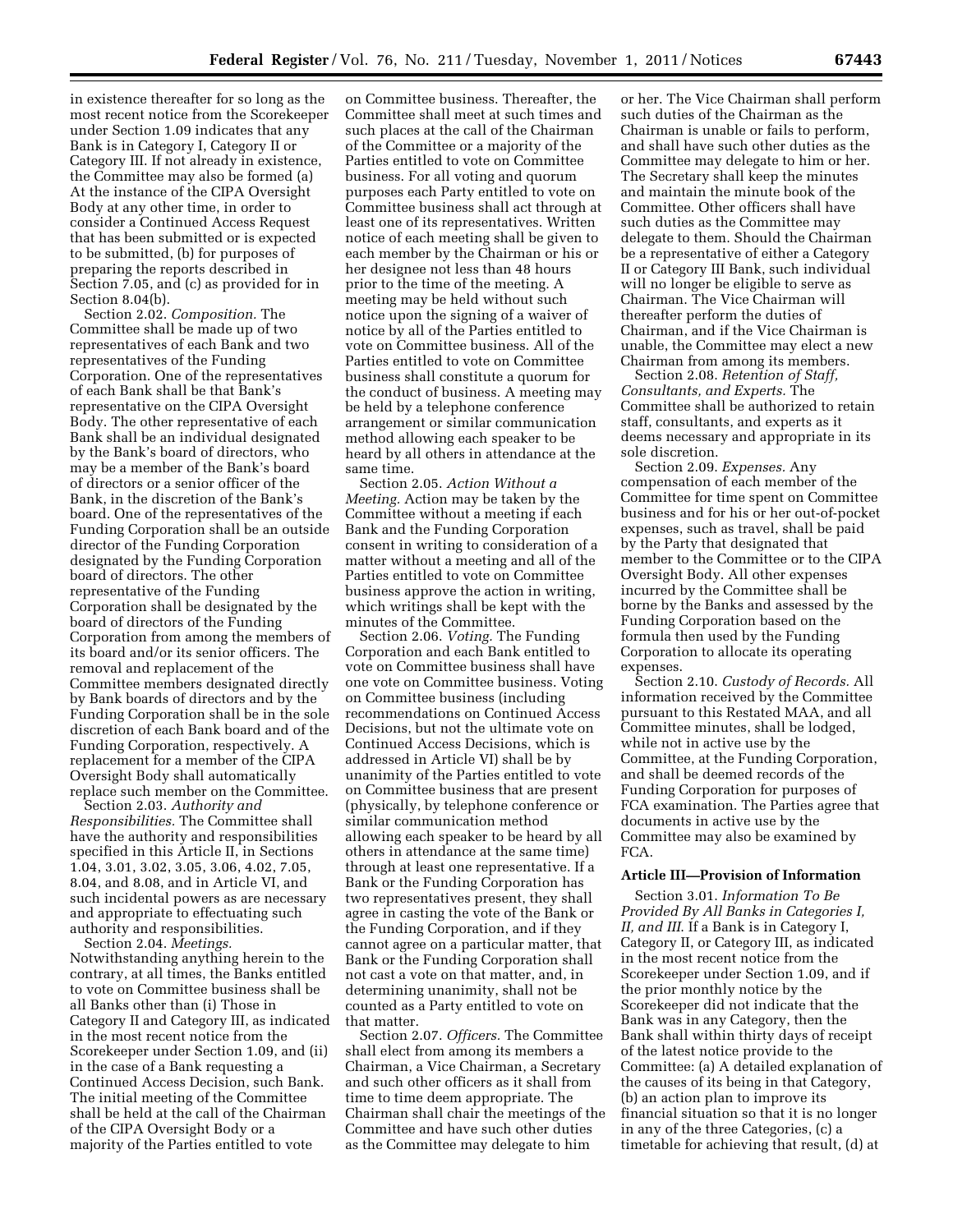the discretion of the Committee, the materials and information listed in Attachment 1 hereto (in addition to fulfilling the other obligations specified in Attachment 1 hereto), and (e) such other pertinent materials and information as the Committee shall, within seven days of receiving notice from the Scorekeeper, request in writing from the Bank. Such Bank shall summarize, aggregate, or analyze data, as well as provide raw data, in such manner as the Committee may request. Such information shall be promptly updated (without any need for a request by the Committee) whenever the facts significantly change, and shall also be updated or supplemented as the Committee so requests in writing of the Bank by such deadlines as the Committee may reasonably specify.

Section 3.02. *Additional Information To Be Provided By Banks in Categories II and III*. If a Bank is in Category II or Category III, as indicated in the most recent notice from the Scorekeeper under Section 1.09, and if the prior monthly notice by the Scorekeeper did not indicate that the Bank was in Category II or Category III, then the Bank shall within thirty days of receipt of the latest notice provide to the Committee, in addition to the information required by Section 3.01, at the discretion of the Committee, the materials and information listed in Attachment 2 hereto (in addition to fulfilling the other obligations specified in Attachment 2 hereto). Such information shall be promptly updated (without any need for a request by the Committee) whenever the facts significantly change, and shall also be updated or supplemented as the Committee so requests in writing of the Bank by such deadlines as the Committee may reasonably specify.

Section 3.03. *Documents or Information Relating to Communications With FCA or the Insurance Corporation*. Notwithstanding Sections 3.01 and 3.02, a Bank shall not disclose to the Committee any communications between the Bank and FCA or the Insurance Corporation, as the case may be, or documents describing such communications, except as consented to by, and subject to such restrictive conditions as may be imposed by, FCA or the Insurance Corporation, as the case may be. However, facts regarding the Bank's condition or plans that pre-existed a communication with FCA or the Insurance Corporation and then were included in such a communication are not barred from disclosure by this section. The Committee shall decide on a case-by-case basis whether to request copies of such communications and

documents from FCA or the Insurance Corporation, as the case may be. Each Bank hereby consents to the disclosure of such communications and documents to the Committee if consented to by FCA or the Insurance Corporation, as the case may be. Nothing in this section shall preclude a Bank from making disclosures to the System Disclosure Agent necessary to allow the System Disclosure Agent to comply with its obligations under the securities laws or other applicable law or regulations with regard to disclosure to investors.

Section 3.04. *Sources of Information; Certification*. Information provided to the Committee under Sections 3.01 and 3.02 shall, to the extent applicable, be data used in the preparation of financial statements in accordance with generally accepted accounting principles, or data used in the preparation of call reports submitted to FCA pursuant to 12 CFR part 621, as amended from time to time, or any successor thereto. A Bank shall certify, through its chief executive officer or, if there is no chief executive officer, a senior executive officer, the completeness and accuracy of all information provided to the Committee under Sections 3.01 and 3.02.

Section 3.05. *Failure to Provide Information*. If a Bank fails to provide information to the Committee as and when required under Sections 3.01 and 3.02, and does not correct such failure within two Business Days of receipt of the written notice by the Committee of the failure, then the Committee shall so advise the Scorekeeper.

Section 3.06. *Provision of Information to Banks*. Any information provided to the Committee under Sections 3.01 and 3.02 shall be provided by the Committee to any Bank upon request. A Bank shall not have the right under this Restated MAA to obtain information directly from another Bank.

Section 3.07. *Cessation of Obligations*. A Bank's obligation to provide information to the Committee under Section 3.01 shall cease as soon as the Bank is no longer in Category I, Category II, or Category III, as indicated in the most recent notice from the Scorekeeper under Section 1.09. A Bank's obligation to provide to the Committee information under Section 3.02 shall cease as soon as the Bank is no longer in Category II or Category III, as indicated in the most recent notice from the Scorekeeper under Section 1.09.

### **Article IV—Restrictions on Market Access**

Section 4.01. *Final Restrictions*. As of either,

(i) The tenth day after a Bank receives a notification from the Scorekeeper that it is in Category II, as indicated in the most recent notice from the Scorekeeper under Section 1.09, if it has not by said tenth day submitted a Continued Access Request to the Committee; or

(ii) If the Bank has submitted a Continued Access Request to the Committee by the tenth day after its receipt of notice from the Scorekeeper that it is in Category II, the seventh day following the day a submitted Continued Access Request is denied, a Bank in Category II, as indicated in the most recent notice from the Scorekeeper under Section 1.09, (a) shall be permitted to participate in issues of Debt Securities only to the extent necessary to roll over the principal (net of any original issue discount) of maturing debt, and (b) shall comply with the Additional Restrictions.

Section 4.02. *Category II Interim Restrictions*. From the day that a Bank receives a notice from the Scorekeeper that it is in Category II until: (a) Ten days thereafter, if the Bank does not by that day submit a Continued Access Request to the Committee, or (b) if the Bank by such tenth day after it has received a notice from the Scorekeeper that it is in Category II does submit a Continued Access Request to the Committee, the seventh day following the day that notice is received by the Bank that the Continued Access Request is granted or denied, the Bank (i) May participate in issues of Debt Securities only to the extent necessary to roll over the principal (net of any original issue discount) of maturing debt unless the Committee, taking into account the criteria in Section 6.03, shall specifically authorize participation to a greater extent, and (ii) shall comply with the Additional Restrictions. Notwithstanding the foregoing, the Category II Interim Restrictions shall not go into effect if a Continued Access Request has already been granted in anticipation of the formal notice that the Bank is in Category II.

Section 4.03. *FCA Action*. The Final Restrictions and the Category II Interim Restrictions shall go into effect without the need for case-by-case approval by FCA.

Section 4.04. *Cessation of Restrictions*. The Final Restrictions and the Category II Interim Restrictions shall cease as soon as the Bank is no longer in Category II, as indicated in the most recent notice from the Scorekeeper under Section 1.09. The Bank shall continue, however, to be subject to such other obligations under this Restated MAA as may apply to it by reason of its being in another Category.

Section 4.05. *Relationship to the Joint and Several Liability Reallocation*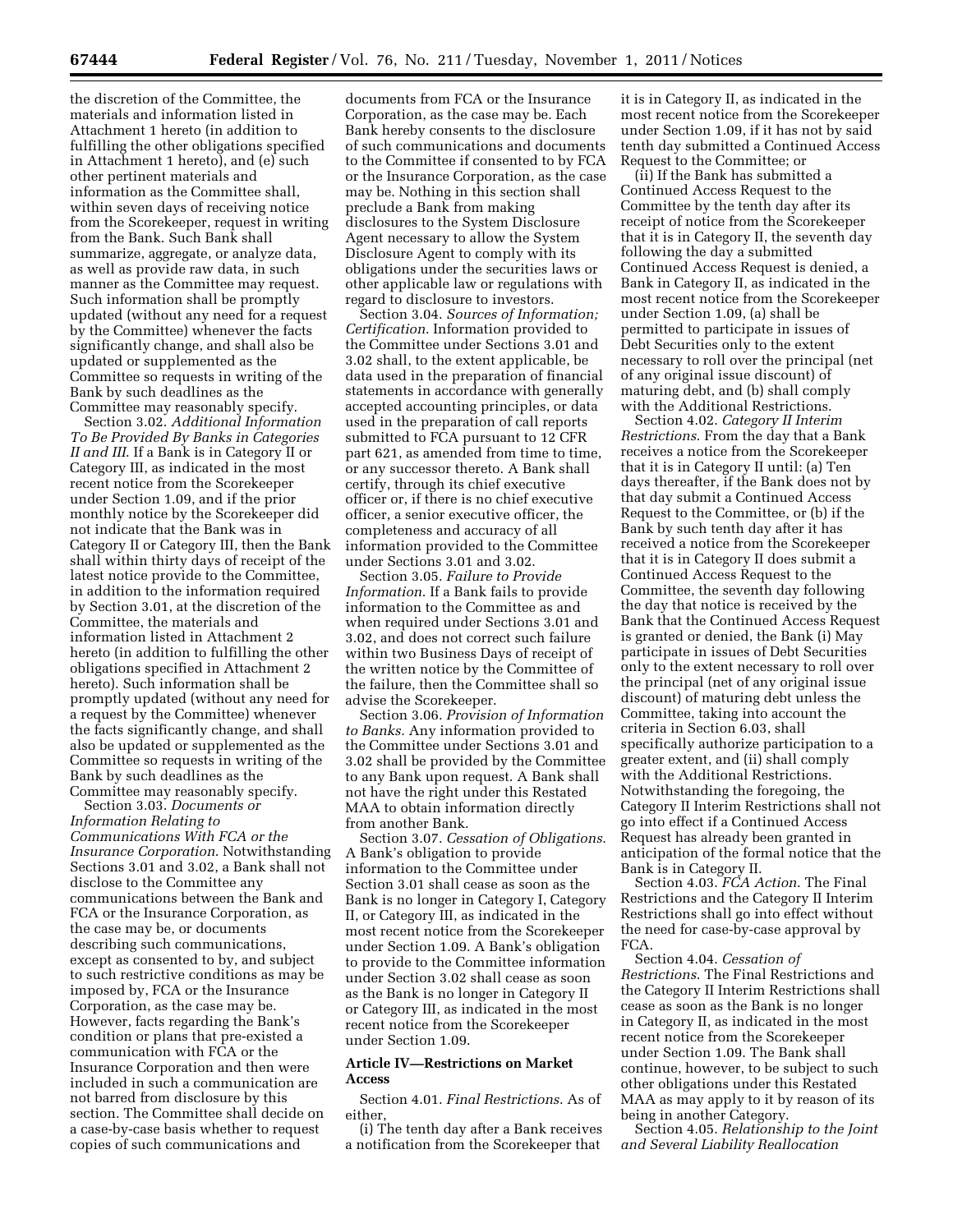*Agreement*. A Category II Bank shall not be subject to the Final Restrictions and Category II Interim Restrictions, to the extent that the Final Restrictions and Category II Interim Restrictions would prohibit such Category II Bank from issuing debt required to fund such Category II Bank's liabilities and obligations under the Joint and Several Liability Reallocation Agreement, if and when the Joint and Several Liability Reallocation Agreement is in effect among the Parties.

### **Article V—Prohibition of Market Access**

Section 5.01. *Final Prohibition*. As of either,

(i) The tenth day after a Bank receives a notification from the Scorekeeper that it is in Category III, as indicated in the most recent notice from the Scorekeeper under Section 1.09, if it has not by said tenth day submitted a Continued Access Request to the Committee; or

(ii) If the Bank has submitted a Continued Access Request to the Committee by the tenth day after its receipt of notice from the Scorekeeper that it is in Category III, the seventh day following the day a submitted Continued Access Request is denied, a Bank in Category III, as indicated in the most recent notice from the Scorekeeper under Section 1.09, (a) Shall be prohibited from participating in issues of Debt Securities, and (b) shall comply with the Additional Restrictions.

Section 5.02. *Category III Interim Restrictions*. From the day that a Bank receives a notice from the Scorekeeper that it is in Category III until: (a) Ten days thereafter, if the Bank does not by that day submit a Continued Access Request to the Committee, or (b) if the Bank by such tenth day after it has received a notice from the Scorekeeper that it is in Category III does submit a Continued Access Request to the Committee, the seventh day following the day that notice is received by the Bank that the Continued Access Request is granted or denied, the Bank (i) May participate in issues of Debt Securities only to the extent necessary to roll over the principal (net of any original issue discount) of maturing debt, and (ii) shall comply with the Additional Restrictions. Notwithstanding the foregoing, the Category III Interim Restrictions shall not go into effect if a Continued Access Request has already been granted in anticipation of the formal notice that the Bank is in Category III.

Section 5.03. *FCA Action.* The Category III Interim Restrictions shall go into effect without the need for case-bycase approval by FCA. The Parties agree

that the Final Prohibition shall go into effect without the need for approval by FCA; *provided, however,* that FCA may override the Final Prohibition, for such time period up to 60 days as FCA may specify (or, if FCA does not so specify, for 60 days), by so ordering before the date upon which the Final Prohibition becomes effective pursuant to Section 5.01, and may renew such an override once only, for such time period up to 60 additional days as FCA may specify (or, if FCA does not so specify, for 60 days), by so ordering before the expiration of the initial override period. If the Final Prohibition is overridden by FCA, the Category III Interim Restrictions shall remain in effect.

Section 5.04. *Cessation of Restrictions*. The Final Prohibition and the Category III Interim Restrictions shall cease as soon as the Bank is no longer in Category III, as indicated in the most recent notice from the Scorekeeper under Section 1.09. The Bank shall continue, however, to be subject to such other obligations under this Restated MAA as may apply to it by reason of its being in another Category.

Section 5.05. *Relationship to the Joint and Several Liability Reallocation Agreement*. A Category III Bank shall not be subject to the Final Prohibition or Category III Interim Restrictions, to the extent that the Final Prohibition or Category III Interim Restrictions would prohibit such Category III Bank from issuing debt required to fund such Category III Bank's liabilities and obligations under the Joint and Several Liability Reallocation Agreement, if and when the Joint and Several Liability Reallocation Agreement is in effect among the Parties.

### **Article VI—Continued Access Decisions**

Section 6.01. *Process*. The process for action on Continued Access Requests shall be as follows:

(a) *Submission of Request*. A Bank may submit a Continued Access Request for consideration by the Committee at any time, including (i) Prior to formal notice from the Scorekeeper that it is in Category II or Category III, if the Bank anticipates such notice, and (ii) prior to the tenth day after a Bank receives a notification from the Scorekeeper that it is in Category II or the tenth day after a Bank receives a notification from the Scorekeeper that it is in Category III.

(b) *Committee Recommendation*. After a review of the Request, the supporting information and any other pertinent information available to the Committee, the Committee shall arrive at a recommendation regarding the Request (including, if the recommendation is to grant the Request, recommendations as to the expiration date of the Continued Access Decision and as to any conditions to be imposed on the Decision). The Funding Corporation, drawing upon its expertise and specialized knowledge, shall provide to the Committee all pertinent information in its possession (and the Banks authorize the Funding Corporation to provide such information to the Committee for its use as provided herein, and, to that limited extent only, waive their right to require the Funding Corporation to maintain the confidentiality of such information). The Committee shall send its recommendation and a statement of the reasons therefor, including a description of any considerations that were expressed for and against the recommendation by members of the Committee during its deliberations, together with the Request, the supporting information, a report of how the members of the Committee voted on the recommendation, a report by the Funding Corporation concerning its position on the recommendation, and any other material information that was considered by the Committee, to all Banks and the Funding Corporation by a nationally recognized overnight delivery service within fourteen days after receiving the Request. If the Committee fails to act within such fourteen-day period, the Continued Access Request shall be deemed forwarded to all Banks entitled to vote thereon for their consideration. If the Committee has failed to act, the Funding Corporation shall send to all Banks, within two days following the deadline for Committee action, a report concerning the position of the Funding Corporation on the Continued Access Request.

(c) *Vote on the Request*. Unless otherwise expressly stated herein, the Banks entitled to vote on the Request shall be all Banks other than those in Category II and Category III, as indicated in the most recent notice from the Scorekeeper under Section 1.09, and other than the Bank requesting the Continued Access Decision. Within ten days of receiving the Committee's recommendation and the accompanying materials (or, if the Committee failed to act within fourteen days, within ten days following the fourteenth day), the board of directors of each Bank entitled to vote on the Request, or its designee, after review of the recommendation, the accompanying materials, the report of the Funding Corporation, and any other pertinent information, shall vote to grant or deny the Request (as modified or supplemented by any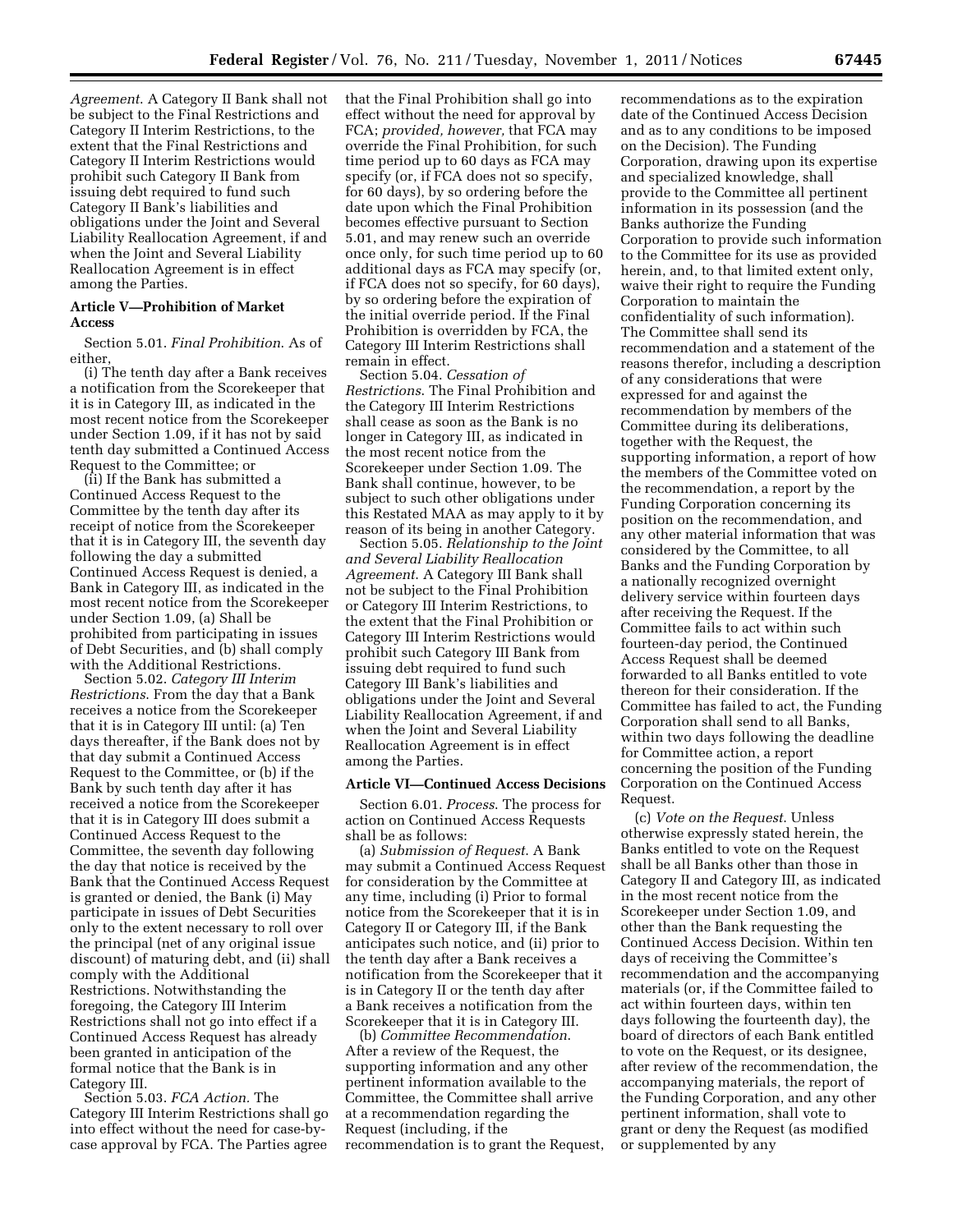recommendations of the Committee as to the expiration date of the Continued Access Decision and as to conditions to be imposed on the Decision), and shall provide written notice of its vote to the Committee. If the Committee has recommended in favor of a Continued Access Decision, the vote of a Bank shall be either to accept or reject the Committee's recommendation, including the recommended expiration date and conditions; if the Committee has recommended against a Continued Access Decision or has failed to act, the vote of a Bank shall be either to grant the Continued Access Request on the terms requested by the requesting Bank, or to deny it. Failure to vote within the ten-day period shall be considered a ''no'' vote. A Continued Access Request shall be granted only upon a 100% Vote within the ten-day period, and shall be considered denied if a 100% Vote is not forthcoming by that day.

(d) *Notice*. The Committee shall promptly provide written notice to the Parties, FCA and the Insurance Corporation of the granting or denial of the Continued Access Request, and, if the Continued Access Request was granted, of all the particulars of the Continued Access Decision.

Section 6.02. *Provision of Information to FCA and the Insurance Corporation*. FCA and the Insurance Corporation shall be advised by the Committee of the submission of a Continued Access Request, shall be provided by the Committee with appropriate materials relating to the Request, and shall be advised by the Committee of the recommendation made by the Committee concerning the Request.

Section 6.03. *Criteria*. The Committee, in arriving at its recommendation on a Continued Access Request, and the voting Banks, in voting on a Continued Access Request, shall consider (a) The present financial strength of the Bank in issue, (b) the prospects for financial recovery of the Bank in issue, (c) the probable costs of particular courses of action to the Banks and the Insurance Fund, (d) any intentions expressed by the Insurance Corporation with regard to assisting or working with the Bank in issue, (e) any existing lending commitments and any particular highquality new lending opportunities of the Bank, (f) seasonal variations in the borrowing needs of the Bank, (g) whether the Bank's independent public accountants have included a Going Concern Qualification in the most recent combined financial statements of the Bank and its constituent Associations, and (h) any other matters deemed pertinent.

Section 6.04. *Expiration Date.* A Continued Access Decision shall have such expiration date as the Committee recommends and is approved by a 100% Vote. If the Committee recommends against or fails to act on a Continued Access Request, and it is subsequently approved by a 100% Vote, the expiration date of the Continued Access Decision shall be the earlier of the date requested by the Bank or 180 days from the date the Request is granted. A Continued Access Decision may be terminated prior to that date, or renewed for an additional term, upon a new recommendation by the Committee and 100% Vote.

Section 6.05. *Conditions.* A Continued Access Decision shall be subject to such conditions as the Committee recommends and are approved by a 100% Vote. If specifically approved by a 100% Vote, administration of the details of the conditions and ongoing refinement of the conditions to take account of changing circumstances can be left to the Committee or such subcommittee as it may establish for that purpose. Among the conditions that may be imposed on a Continued Access Decision are (a) A requirement of remedial action by the Bank, failing which the Continued Access Decision will terminate, (b) a requirement of other appropriate conduct on the part of the Bank (such as compliance with the Additional Restrictions), failing which the Continued Access Decision will terminate, and (c) specific restrictions on continued borrowing by the Bank, such as a provision allowing a Bank in Category II to borrow only for specified types of business in addition to rolling over the principal of maturing debt, or allowing such a Bank only to roll over interest on maturing debt in addition to rolling over the principal of maturing debt, or a provision allowing a Bank in Category III to roll over a portion of its maturing debt. The Committee shall be responsible for monitoring and determining compliance with conditions, and shall promptly advise the Parties of any failure by a Bank to comply with conditions. The Committee's determination with respect to compliance with conditions shall be final, until and unless overturned or modified in arbitration pursuant to Section 7.08.

Section 6.06. *FCA Action.* The Parties agree that a Continued Access Decision shall go into effect without the need for approval by FCA, but that FCA may override the Continued Access Decision, for such time period as FCA may specify (or, if FCA does not so specify, until a new Continued Access Decision is made pursuant to a recommendation of the

Committee and a 100% Vote, in which case it is again subject to override by FCA), by so ordering at any time.

Section 6.07. *Notice to FCA of Intent to File Continued Access Request.* A Bank that receives notice that it is in Category III shall advise FCA, within ten days of receiving such notice, whether it intends to file a Continued Access Request.

### **Article VII—Other**

Section 7.01. *Conditions Precedent.*  This Restated MAA shall go into effect on January 1, 2012, *provided, however,*  that on or before January 15, 2012 each Party has executed a certificate in substantially the form of Attachment 3 hereto that all of the following conditions precedent have been satisfied: (a) The delivery to the Banks of an opinion by an outside law firm reasonably acceptable to all of the Parties and in substantially the form of Attachment 4 hereto, (b) the delivery to the Funding Corporation of an opinion by an outside law firm reasonably acceptable to all of the Parties and in substantially the form of Attachment 5 hereto, (c) adoption by each of the Banks and the Funding Corporation of a resolution in substantially the form of Attachment 6 hereto, (d) action by the Insurance Corporation, through its board, expressing its support for this Restated MAA, and (e) action by FCA, through its board, approving this Restated MAA pursuant to Section 4.2(c) and Section 4.2(d) of the Act, and (without necessarily expressing any view as to the proper interpretation of Section 4.9(b)(2) of the Act) approving this Restated MAA pursuant to Section 4.9(b)(2) of the Act insofar as such approval may be required, which action shall (i) Indicate that the entry into and compliance with this Restated MAA by the Funding Corporation fully satisfy such obligations as the Funding Corporation may have with respect to establishing ''conditions of participation'' for market access under Section 4.9(b)(2), and (ii) contain no reservations or other conditions or qualifications except for those which may be specifically agreed to by the Funding Corporation's board of directors and the other Parties.

Upon execution of its certificate, each Party shall forward a copy to the Funding Corporation, attn. General Counsel, which shall advise all other Parties when a complete set of certificates is received.

If this Restated MAA becomes effective in accordance with this Section 7.01, the First Restated MAA shall be amended and restated by this Restated MAA as of that date without further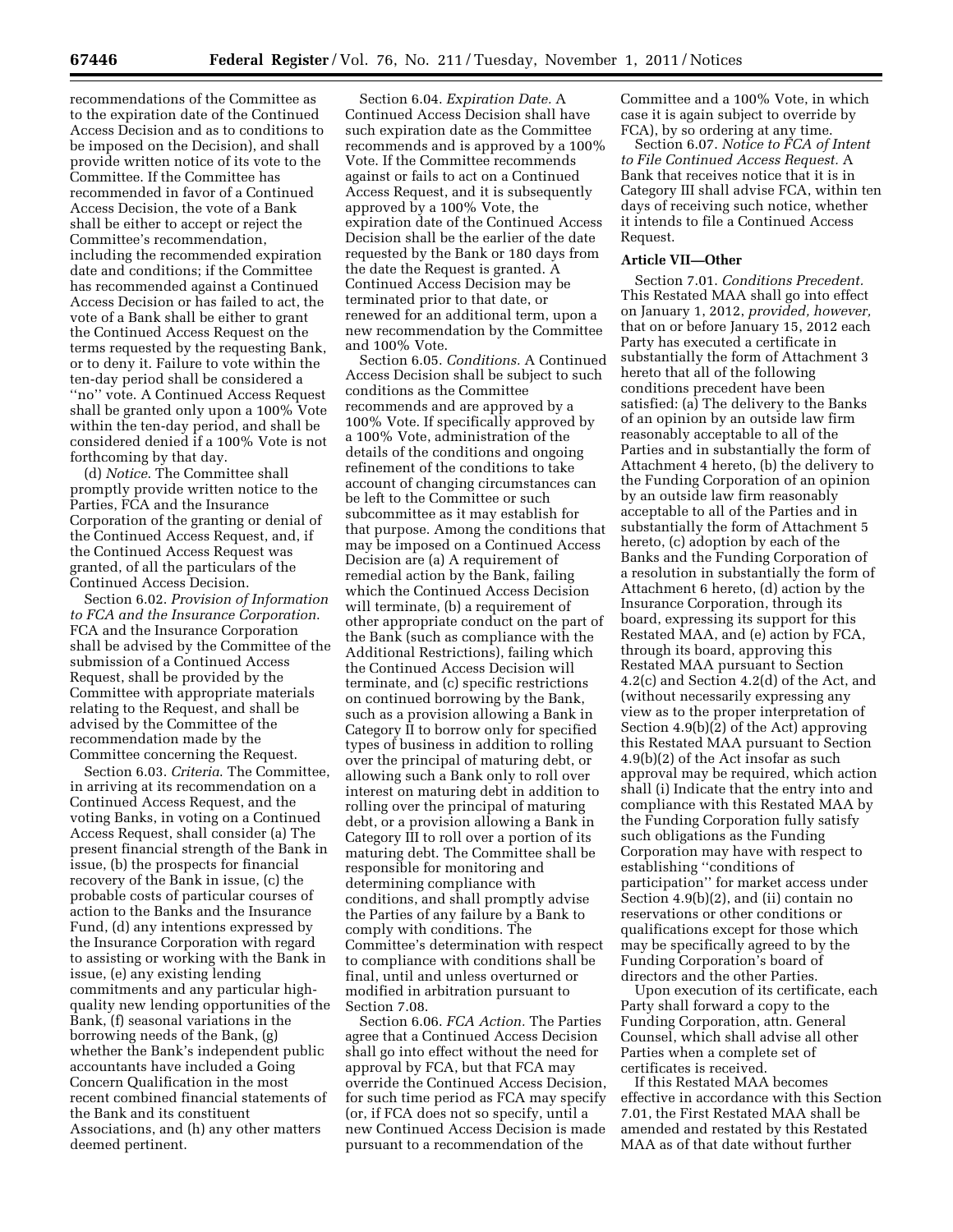action of the Parties. If any term, provision, covenant or restriction of this Restated MAA is held by a court of competent jurisdiction or other authority to be invalid, void or unenforceable, the remainder of the terms, provisions, covenants and restrictions of this Restated MAA shall remain in full force and effect and shall in no way be affected, impaired or invalidated. If any term, provision, covenant or restriction of this Restated MAA that purports to amend a term, provision, covenant or restriction of the Original Agreement or the First Restated MAA is held by a court of competent jurisdiction or other authority to be invalid, void or unenforceable, such term, provision, covenant or restriction of the Original Agreement or the First Restated MAA shall be considered to have continued and to be continuing in full force and effect at all times since this Restated MAA has purported to be in effect. The Parties agree that notwithstanding the occurrence of any of the foregoing events they will treat, to the maximum extent permitted by law, all actions theretofore taken pursuant to this Restated MAA as valid and binding actions of the Parties.

Section 7.02. *Representations and Warranties.* Each Party represents and warrants to the other Parties that (a) It has duly executed and delivered this Restated MAA, (b) its performance of this Restated MAA in accordance with its terms will not conflict with or result in the breach of or violation of any of the terms or conditions of, or constitute (or with notice or lapse of time or both constitute) a default under any order, judgment or decree applicable to it, or any instrument, contract or other agreement to which it is a party or by which it is bound, (c) it is duly constituted and validly existing under the laws of the United States, (d) it has the corporate and other authority, and has obtained all necessary approvals, to enter into this Restated MAA and perform all of its obligations hereunder, and (e) its performance of this Restated MAA in accordance with its terms will not conflict with or result in the breach of or violation of any of the terms or conditions of, or constitute (or with notice or lapse of time or both constitute) a default under its charter (with respect to the Banks), or its bylaws.

Section 7.03. *Additional Covenants.*  (a) Each Bank agrees to notify the other Parties and the Scorekeeper if, at any time, it anticipates that within the following three months it will come to be in Category I, Category II or Category III, or will move from one Category to another.

(b) Whenever a Bank is subject to Final Restrictions, a Final Prohibition, Category II Interim Restrictions, Category III Interim Restrictions, or a Continued Access Decision, the Committee shall promptly so notify the Funding Corporation, and the Funding Corporation shall take all necessary steps to ensure that the Bank participates in issues of Debt Securities only to the extent permitted thereunder. The Funding Corporation may rely on the determination of the Committee as to whether a Bank has complied with a condition to a Continued Access Decision.

(c) Each Bank agrees that it will not at any time that it is in Category I, Category II or Category III, as indicated in the most recent notice from the Scorekeeper under Section 1.09, and will not without twelve months' prior notice to all other Banks and the Funding Corporation at any other time, either (i) Withdraw, or (ii) modify, in a fashion that would impede the issuance of Debt Securities, the funding resolution it has adopted pursuant to Section 4.4(b) of the Act. Should a violation of this covenant be asserted, and should the Bank deny same, the funding resolution shall be deemed still to be in full effect, without modification, until arbitration of the matter is completed, and each Bank, by entering into this Restated MAA, consents to emergency injunctive relief to enforce this provision. Nothing in this Restated MAA shall be construed to restrict any Party's ability to take the position that a Bank's withdrawal or modification of its funding resolution is not authorized by law.

(d) Each Bank agrees that it will not at any time that it is in Category I, Category II or Category III, as indicated in the most recent notice from the Scorekeeper under Section 1.09, and will not without twelve months' prior notice to all other Banks and the System Disclosure Agent at any other time, fail to report information to the System Disclosure Agent pursuant to the Disclosure Program for the issuance of Debt Securities and for the System Disclosure Agent to have a reasonable basis for making disclosures pursuant to the Disclosure Program. Should the System Disclosure Agent assert a violation of this covenant, and should the Bank deny same, the Bank shall furnish such information as the System Disclosure Agent shall request until arbitration of the matter is completed, and each Bank, by entering into this Restated MAA, consents to emergency injunctive relief to enforce this provision. Nothing in this Restated MAA shall be construed to restrict the

ability of the System Disclosure Agent to comply with its obligations under the securities laws or other applicable law or regulations with regard to disclosure to investors.

(e) Without implying that suit may be brought on any other matter, each Bank and the Funding Corporation specifically agree not to bring suit to challenge this Restated MAA or to challenge any Final Prohibition, Final Restrictions, Category II Interim Restrictions, Category III Interim Restrictions, Continued Access Decision, denial of a Continued Access Request or recommendation of the Committee with respect to a Continued Access Request arrived at in accordance with this Restated MAA. This provision shall not be construed to preclude judicial actions under the U.S. Arbitration Act, 9 U.S.C. sections 1–15, to enforce or vacate arbitration decisions rendered pursuant to Section 7.08, or for an order that arbitration proceed pursuant to Section 7.08.

(f) The Funding Corporation agrees that it will not reinstitute the Market Access and Risk Alert Program, or adopt a similar such program for so long as both (i) This Restated MAA is in effect and (ii) Section 4.9(b)(2) of the Act is not amended in a manner which would require, nor is there any other change in applicable law or regulations which would require, the Funding Corporation to establish ''conditions of participation'' different from those contained in this Restated MAA. Should the condition described in (ii) no longer apply and the Funding Corporation adopt a market access program, this Restated MAA shall be deemed terminated. All Banks reserve the right to argue, if the conditions described in clauses (i) or (ii) of the preceding sentence should no longer apply and the Funding Corporation should adopt such a program, that any such program adopted by the Funding Corporation is contrary to law, either because Section 4.9(b)(2) of the Act does not authorize such a program, or for any other reason, and the entry by any Bank into this Restated MAA shall not be construed as waiving such right.

(g) It is expressly agreed that the Original Agreement, FCA approval of the Original Agreement, the First Restated MAA and FCA approval of this Restated MAA do not provide any grounds for challenging FCA or Insurance Corporation actions with respect to the creation of or the conduct of receiverships or conservatorships. Without limiting the preceding statement, each Bank specifically and expressly agrees and acknowledges that it cannot, and agrees that it shall not,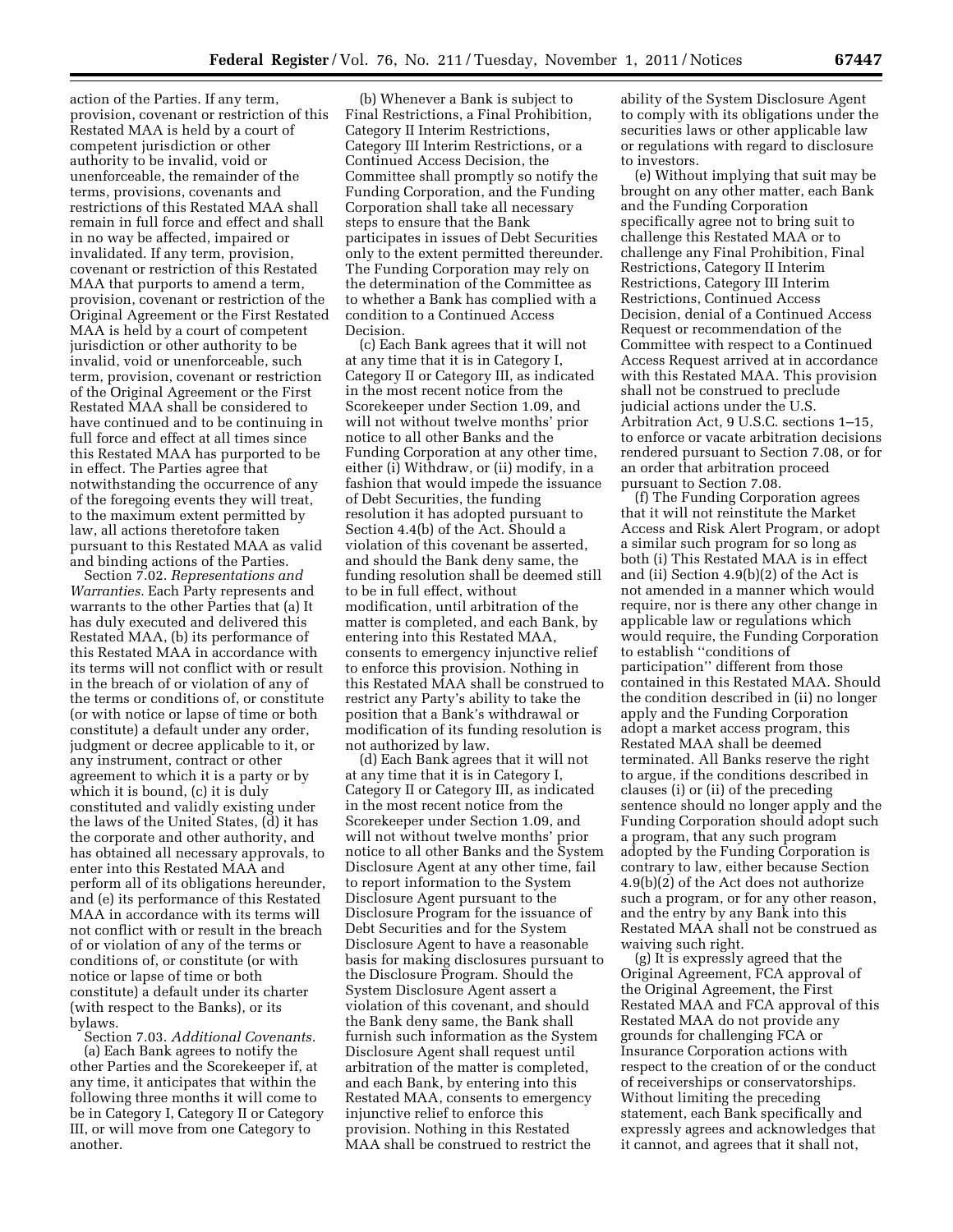attempt to challenge FCA's appointment of a receiver or conservator for itself or any other System institution or FCA's or the Insurance Corporation's actions in the conduct of any receivership or conservatorship (i) On the basis of this Restated MAA or FCA's approval of this Restated MAA; or (ii) on the grounds that Category II Interim Restrictions, Final Restrictions, Category III Interim Restrictions, or Final Prohibitions were or were not imposed, whether by reason of FCA's or the Insurance Corporation's action or inaction or otherwise. The Banks jointly and severally agree that they shall indemnify and hold harmless FCA and the Insurance Corporation against all costs, expenses, and damages, including without limitation, attorneys' fees and litigation costs, resulting from any such challenge by any Party.

Section 7.04. *Termination.* This Restated MAA shall terminate upon the earliest of (i) December 31, 2025, (ii) an earlier date if so agreed in writing by 100% Vote of the Banks, or (iii) in the event that all Banks shall be in either Category II or Category III. Commencing a year before December 31, 2025, the Parties shall meet to consider its extension. Except as provided in Section 7.03(f), it is understood that the termination of this Restated MAA shall not affect (i) Any rights and obligations of the Funding Corporation under Section 4.9(b)(2) of the Act, and (ii) any Bank's rights pursuant to any Final Restrictions, a Final Prohibition, Category II Interim Restrictions, Category III Interim Restrictions, or a Continued Access Decision then-ineffect.

Section 7.05. *Periodic Review.*  Commencing every third anniversary of the effective date of this Restated MAA, beginning January 1, 2015, and at such more frequent intervals as the Parties may agree, the Banks and the Funding Corporation, through their boards of directors, shall conduct a formal review of this Restated MAA and consider whether any amendments to it are appropriate. In connection with such review, the Committee shall report to the boards on the operation of the Restated MAA and recommend any amendments it considers appropriate.

Section 7.06. *Confidentiality.* The Parties may disclose this Restated MAA and any amendments to it and any actions taken pursuant to this Restated MAA to restrict or prohibit borrowing by a Bank. All other information relating to this Restated MAA shall be kept confidential and shall be used solely for purposes of this Restated MAA, except that, to the extent permitted by applicable law and regulations, such

information may be disclosed by (a) The System Disclosure Agent under the Disclosure Program, (b) a Bank, upon coordination of such disclosure with the System Disclosure Agent, as the Bank deems appropriate for purposes of the Bank's disclosures to borrowers or shareholders; (c) a Bank as deemed appropriate for purposes of disclosure to transacting parties (subject, to the extent the Bank reasonably can obtain such agreement, to such a transacting party's agreeing to keep the information confidential) of material information relating to that Bank, or (d) any Party in order to comply with legal or regulatory obligations. Notwithstanding the preceding sentence, the Parties shall make every effort, to the extent consistent with legal requirements, securities disclosure obligations and other business necessities, to preserve the confidentiality of information provided to the Committee by a Bank and designated as ''Proprietary and Confidential.'' Any expert or consultant retained in connection with this Restated MAA shall execute a written undertaking to preserve the confidentiality of any information received in connection with this Restated MAA. Notwithstanding the foregoing, nothing in this Restated MAA shall prevent Parties from disclosing information to FCA or the Insurance Corporation.

Section 7.07. *Amendments.* This Restated MAA may be amended only by the written agreement of all the Parties.

Section 7.08. *Dispute Resolution.* All disputes between or among Parties relating to this Restated MAA shall be submitted to final and binding arbitration pursuant to the U.S. Arbitration Act, 9 U.S.C. sections 1–15, *provided, however,* that any recommendation by the Committee regarding a Continued Access Request (including, if the recommendation is to grant the Request, recommendations as to the expiration date of the Continued Access Decision and as to any conditions to be imposed on the Decision), and any vote by a Bank on a Continued Access Request, shall be final and not subject to arbitration. Arbitrations shall be conducted under the Commercial Arbitration Rules of the American Arbitration Association before a single arbitrator. An arbitrator shall be selected within fourteen days of the initiation of arbitration by any Party, and the arbitrator shall render a decision within thirty days of his or her selection, or as otherwise agreed to by the parties thereto.

Section 7.09. *Governing Law.* This Restated MAA shall be governed by and construed in accordance with the

Federal laws of the United States of America, and, to the extent of the absence of Federal law, in accordance with the laws of the State of New York excluding any conflict of law provisions that would cause the law of any jurisdiction other than New York to be applied; *provided, however,* that in the event of any conflict between the U.S. Arbitration Act and applicable Federal or New York law, the U.S. Arbitration Act shall control.

Section 7.10. *Notices.* Any notices required or permitted under this Restated MAA shall be in writing and shall be deemed given if delivered in person, by email, by fax or by a nationally recognized overnight courier, in each case addressed as follows, unless such address is changed by written notice hereunder:

- To AgFirst Farm Credit Bank: AgFirst Farm Credit Bank, Farm Credit Bank Building, 1401 Hampton Street, Columbia, SC 29201, *Attention:*  President and Chief Executive Officer, *Fax:* (803) 254–1776, *Email:*  [OMITTED].
- To AgriBank, FCB: AgriBank, FCB, 375 Jackson Street, St. Paul, MN 55101, *Attention:* President and Chief Executive Officer, *Fax:* (651) 282– 8494, *Email:* [OMITTED].
- To CoBank, ACB: CoBank, ACB, 5500 South Quebec Street, Greenwood Village, CO 80111, *Attention:*  President and Chief Executive Officer, *Fax:* (303) 740–4002, *Email:*  [OMITTED].
- To the Farm Credit Bank of Texas: Farm Credit Bank of Texas, 4801 Plaza on the Lake Drive, Austin, TX 78746, *Attention:* President and Chief Executive Officer, *Fax:* (512) 465– 0775, *Email:* [OMITTED].
- To U.S. AgBank, FCB: U.S. AgBank, FCB, Farm Credit Bank Building, 245 North Waco, Wichita, KS 67202, *Attention:* President and Chief Executive Officer, *Fax:* (316) 266– 5126, *Email:* [OMITTED].
- To Federal Farm Credit Banks Funding Corporation: Federal Farm Credit Banks Funding Corporation, 10 Exchange Place, Suite 1401, Jersey City, NJ 07302, *Attention:* President and Chief Executive Officer, *Fax:*  (201) 200–8109, *Email:* [OMITTED].
- To the Farm Credit System Insurance Corporation: Farm Credit System Insurance Corporation, 1501 Farm Credit Drive, McLean, Virginia 22102, *Attention:* Chairman, *Fax:* (703) 790– 9088, *Email:* [OMITTED].
- To the Farm Credit Administration: Farm Credit Administration, 1501 Farm Credit Drive, McLean, Virginia 22102–5090, *Attention:* Chairman,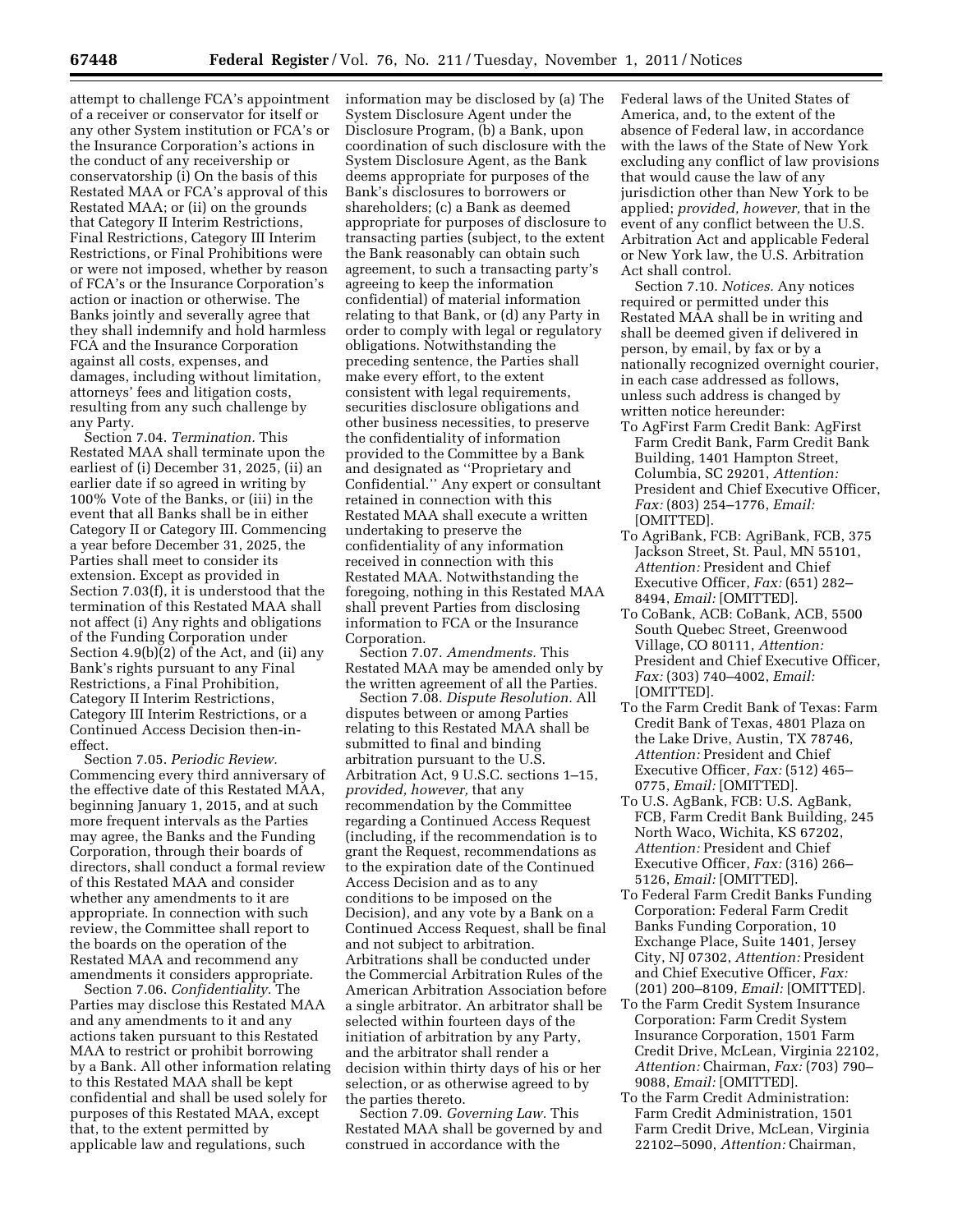*Fax:* (703) 734–5784, *Email:*  [OMITTED].

- To the CIPA Oversight Body: At such address, fax number and email address as shall be supplied to the Parties from time to time by the Chairman of the CIPA Oversight Body.
- To the Committee: At such address, fax number and email address as shall be supplied by the Committee, which the Committee shall promptly transmit to each Party.

Any notice sent by the courier shall be deemed given one Business Day after depositing with the overnight courier. Any notice given in person, by email, or by fax shall be deemed given instantaneously.

Section 7.11. *Headings; Conjunctive/ Disjunctive; Singular/Plural.* The headings of any article or section of this Restated MAA are for convenience only and shall not be used to interpret any provision of the Restated MAA. Uses of the conjunctive include the disjunctive, and vice versa, unless the context clearly requires otherwise. Uses of the singular include the plural, and vice versa, unless the context clearly requires otherwise.

Section 7.12. *Successors and Assigns.*  Except as provided in the definitions of ''Bank'' and ''Banks'' in Article IX, this Restated MAA shall inure to the benefit of and be binding upon the successors and assigns of the Parties, including entities resulting from the merger or consolidation of one or more Banks.

Section 7.13. *Counterparts.* This Restated MAA, and any document provided for hereunder, may be executed in one or more counterparts. Transmission by facsimile or other form of electronic transmission of an executed counterpart of this Restated MAA shall be deemed to constitute due and sufficient delivery of such counterpart.

Section 7.14. *Waiver.* Any provision of this Restated MAA may be waived, but only if such waiver is in writing and is signed by all Parties to this Restated MAA.

Section 7.15. *Entire Agreement.*  Except as provisions of CIPA are cited in this Restated MAA (which provisions are expressly incorporated herein by reference), this Restated MAA sets forth the entire agreement of the Parties and supersedes all prior understandings or agreements, oral or written, among the Parties with respect to the subject matter hereof.

Section 7.16. *Relation to CIPA.* This Restated MAA and CIPA are separate agreements, and invalidation of one does not affect the other. Should CIPA be invalidated or terminated, the Parties will take the necessary steps to maintain those aspects of CIPA that are referred to in Sections 1.01, 1.02 and 1.03 of this Restated MAA, and to replace the CIPA Oversight Body for purposes of continued administration of this Restated MAA.

Section 7.17. *Third Parties.* Except as provided in Sections 2.10, 3.03, 7.03(g), 7.21 and 7.22, this Restated MAA is for the benefit of the Parties and their respective successors and assigns, and no rights are intended to be, or are, created hereunder for the benefit of any third party.

Section 7.18. *Time Is Of The Essence.*  Time is of the essence in interpreting and performing this Restated MAA.

Section 7.19. *Statutory Collateral Requirement.* Nothing in this Restated MAA shall be construed to permit a Bank to participate in issues of Debt Securities or other obligations if it does not satisfy the collateral requirements of Section 4.3(c) of the Act. For purposes of this Section, ''Bank'' shall include any System bank in conservatorship or receivership.

Section 7.20. *Termination of System Status.* Nothing in this Restated MAA shall be construed to preclude a Bank from terminating its status as a System institution pursuant to Section 7.10 of the Act, or from at that time withdrawing, as from that time forward, the funding resolution it has adopted pursuant to Section 4.4(b) of the Act. A Bank that terminates its System status shall cease to have any rights or obligations under this Restated MAA, except that it shall continue to be subject to Article VIII with respect to claims accruing through the date of such termination of System status.

Section 7.21. *Restrictions Concerning Subsequent Litigation.* It is expressly agreed by the Banks that (a) Characterization or categorization of Banks, (b) information furnished to the Committee or other Banks, and (c) discussions or decisions of the Banks or Committee under this Restated MAA shall not be used in any subsequent litigation challenging FCA's or the Insurance Corporation's action or inaction.

Section 7.22. *Effect of this Agreement.*  Neither this Restated MAA nor FCA approval hereof shall in any way restrict or qualify the authority of FCA or the Insurance Corporation to exercise any of the powers, rights, or duties granted by law to FCA or the Insurance Corporation.

Section 7.23. *Relationship to the Joint and Several Liability Reallocation Agreement.* This Restated MAA and the Joint and Several Liability Reallocation

Agreement are separate agreements, and invalidation of one does not affect the other.

## **Article VIII—Indemnification**

Section 8.01. *Definitions.* As used in this Article VIII:

(a) ''Indemnified Party'' means any Bank, the Funding Corporation, the Committee, the Scorekeeper, or any of the past, present or future directors, officers, stockholders, employees or agents of the foregoing.

(b) ''Damages'' means any and all losses, costs, liabilities, damages and expenses, including, without limitation, court costs and reasonable fees and expenses of attorneys expended in investigation, settlement and defense (at the trial and appellate levels and otherwise), which are incurred by an Indemnified Party as a result of or in connection with a claim alleging liability to any non-Party for actions taken pursuant to or in connection with this Restated MAA. Except to the extent otherwise provided in this Article VIII, Damages shall be deemed to have been incurred by reason of a final settlement or the dismissal with prejudice of any such claim, or the issuance of a final nonappealable order by a court of competent jurisdiction which ultimately disposes of such a claim, whether favorably or unfavorably.

Section 8.02. *Indemnity.* To the extent consistent with governing law, the Banks, jointly and severally, shall indemnify and hold harmless each Indemnified Party against and in respect of Damages, *provided, however,* that an Indemnified Party shall not be entitled to indemnification under this Article VIII in connection with conduct of such Indemnified Party constituting gross negligence, willful misconduct, intentional tort or criminal act, or in connection with civil money penalties imposed by FCA. In addition, the Banks, jointly and severally, shall indemnify an Indemnified Party for all costs and expenses (including, without limitation, fees and expenses of attorneys) incurred reasonably and in good faith by an Indemnified Party in connection with the successful enforcement of rights under any provision of this Article VIII.

Section 8.03. *Advancement of Expenses.* The Banks, jointly and severally, shall advance to an Indemnified Party, as and when incurred by the Indemnified Party, all reasonable expenses, court costs and attorneys' fees incurred by such Indemnified Party in defending any proceeding involving a claim against such Indemnified Party based upon or alleging any matter that constitutes, or if sustained would constitute, a matter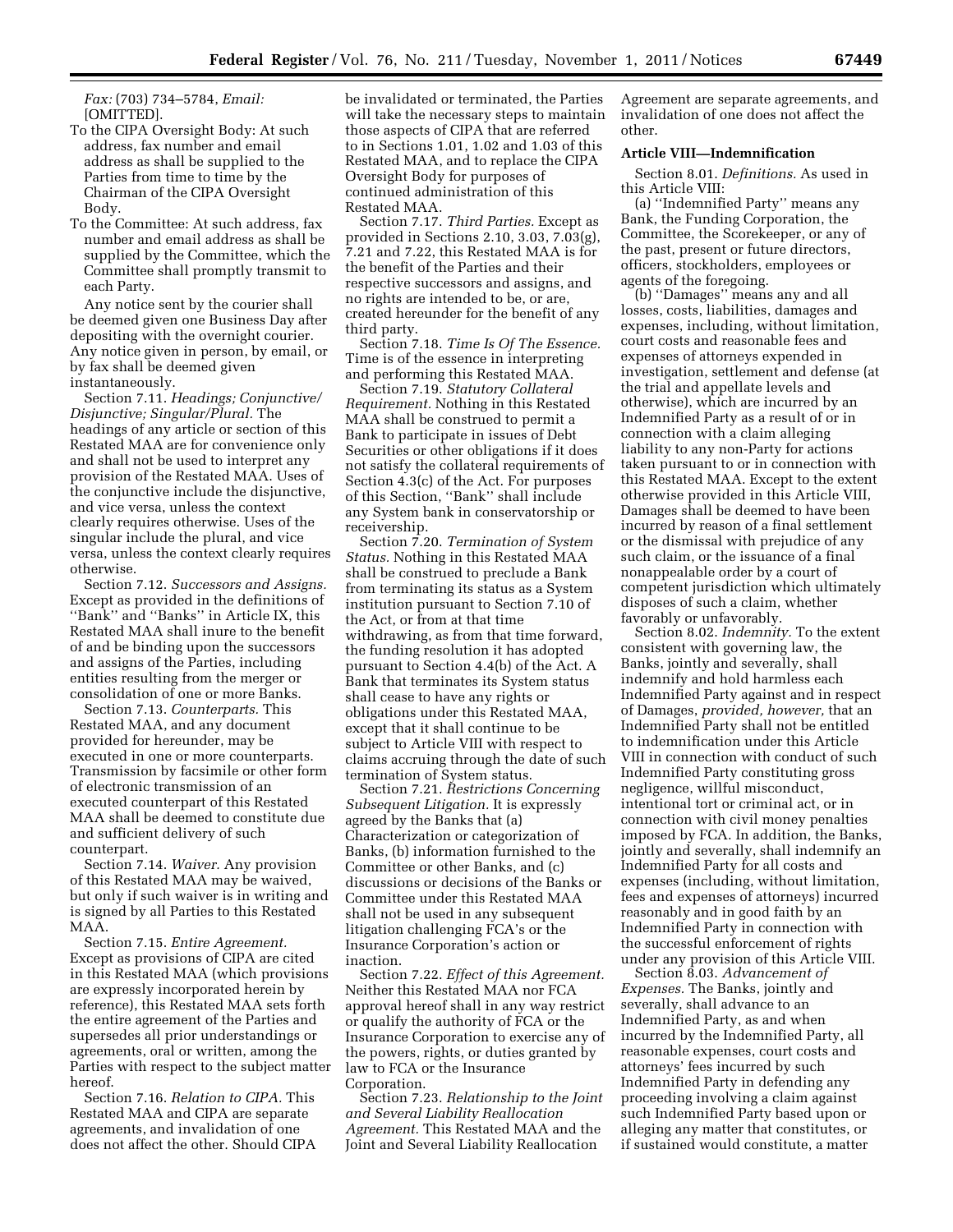in respect of which indemnification is provided for in Section 8.02, so long as the Indemnified Party provides the Banks with a written undertaking to repay all amounts so advanced if it is ultimately determined by a court in a final nonappealable order or by agreement of the Banks and the Indemnified Party that the Indemnified Party is not entitled to be indemnified under Section 8.02.

Section 8.04. *Assertion of Claim.*  (a) Promptly after the receipt by an Indemnified Party of notice of the assertion of any claim or the commencement of any action against him, her or it in respect of which indemnity may be sought against the Banks hereunder (an ''Assertion''), such Indemnified Party shall apprise the Banks, through a notice to each of them, of such Assertion. The failure to so notify the Banks shall not relieve the Banks of liability they may have to such Indemnified Party hereunder, except to the extent that failure to give such notice results in material prejudice to the Banks.

(b) Any Bank receiving a notice under paragraph (a) Shall forward it to the Committee (which, if not in existence, shall be formed at the instance of such Bank to consider the matter). The Banks, through the Committee, shall be entitled to participate in, and to the extent the Banks, through the Committee, elect in writing on thirty days' notice, to assume, the defense of an Assertion, at their own expense, with counsel chosen by them and satisfactory to the Indemnified Party. Notwithstanding that the Banks, through the Committee, shall have elected by such written notice to assume the defense of any Assertion, such Indemnified Party shall have the right to participate in the investigation and defense thereof, with separate counsel chosen by such Indemnified Party, but in such event the fees and expenses of such separate counsel shall be paid by such Indemnified Party and shall not be subject to indemnification by the Banks unless (i) The Banks, through the Committee, shall have agreed to pay such fees and expenses, (ii) the Banks shall have failed to assume the defense of such Assertion and to employ counsel satisfactory to such Indemnified Party, or (iii) in the reasonable judgment of such Indemnified Party, based upon advice of his, her or its counsel, a conflict of interest may exist between the Banks and such Indemnified Party with respect to such Assertion, in which case, if such Indemnified Party notifies the Banks, through the Committee, that such Indemnified Party elects to employ separate counsel at the Banks' expense,

the Banks shall not have the right to assume the defense of such Assertion on behalf of such Indemnified Party. Notwithstanding anything to the contrary in this Article VIII, neither the Banks, through the Committee, nor the Indemnified Party shall settle or compromise any action or consent to the entering of any judgment (x) without the prior written consent of the other, which consent shall not be unreasonably withheld, and (y) without obtaining, as an unconditional term of such settlement, compromise or consent, the delivery by the claimant or plaintiff to such Indemnified Party of a duly executed written release of such Indemnified Party from all liability in respect of such Assertion, which release shall be satisfactory in form and substance to counsel to such Indemnified Party. The Funding Corporation shall not be entitled to vote on actions by the Committee under this paragraph (b) or Section 8.08.

Section 8.05. *Remedies; Survival.* The indemnification, rights and remedies provided to an Indemnified Party under this Article VIII shall be (i) In addition to and not in substitution for any other rights and remedies to which any of the Indemnified Parties may be entitled, under any other agreement with any other Person, or otherwise at law or in equity, and (ii) provided prior to and without regard to any other indemnification available to any Indemnified Party. This Article VIII shall survive the termination of this Restated MAA.

Section 8.06. *No Rights in Third Parties.* This Restated MAA shall not confer upon any Person other than the Indemnified Party any rights or remedies of any nature or kind whatsoever under or by reason of the indemnification provided for in this Article VIII.

Section 8.07. *Subrogation; Insurance.*  Upon the payment by the Banks to an Indemnified Party of any amounts for which an Indemnified Party shall be entitled to indemnification under this Article VIII, if the Indemnified Party shall also have the right to recover such amount under any commercial insurance, the Banks shall be subrogated to such rights to the extent of the indemnification actually paid. Where coverage under such commercial insurance may exist, the Indemnified Party shall promptly file and diligently pursue a claim under said insurance. Any amounts paid pursuant to such claim shall be refunded to the Banks to the extent the Banks have provided indemnification payments under this Article VIII, *provided, however,* that recovery under such insurance shall not

be deemed a condition precedent to the indemnification obligations of the Banks under this Article VIII.

Section 8.08. *Sharing in Costs.* The Banks shall share in the costs of any indemnification payment hereunder as the Committee shall determine.

#### **Article IX—Definitions**

The following definitions are used in this Restated MAA:

''Act'' means the Farm Credit Act of 1971, 12 U.S.C. section 2001, *et seq.,* as amended from time to time, or any successors thereto.

The ''Additional Restrictions'' are that a Bank (a) Shall manage its asset/ liability mix so as not to increase, and, to the extent possible, so as to reduce or eliminate, any Interest-Rate Sensitivity Deduction in its Net Composite Score, and (b) shall not increase the dollar amount of any liabilities, or take any action giving rise to a lien or pledge on its assets, senior to its liability on Debt Securities other than (i) Tax liabilities and secured liabilities arising in the ordinary course of business through activities other than borrowing, such as mechanic's liens or judgment liens, and (ii) secured liabilities, or an action giving rise to such a lien or pledge, incurred in the ordinary course of business as the result of issuing secured debt or entering into repurchase agreements, *provided, however,* that such debt issuances and agreements may be undertaken to the extent that the proceeds therefrom are used to repay the principal of outstanding Debt Securities and the value of the collateral securing the debt issuances or the agreements (computed in the same manner as provided under Section 4.3(c) of the Act) does not exceed the amount of principal so repaid.

''Associations'' means agricultural credit associations, federal land bank associations, federal land credit associations and production credit associations.

''Average Net Composite Score'' is defined in Section 1.03.

''Bank'' means a bank (including its consolidated subsidiaries) of the Farm Credit System, other than (except where noted) any bank in conservatorship or receivership (and its consolidated subsidiaries).

''Banks'' means the banks (including their consolidated subsidiaries) of the Farm Credit System, other than (except where noted) any banks in conservatorship or receivership (and their consolidated subsidiaries).

''Business Day'' means any day other than a Saturday, Sunday or Federal holiday.